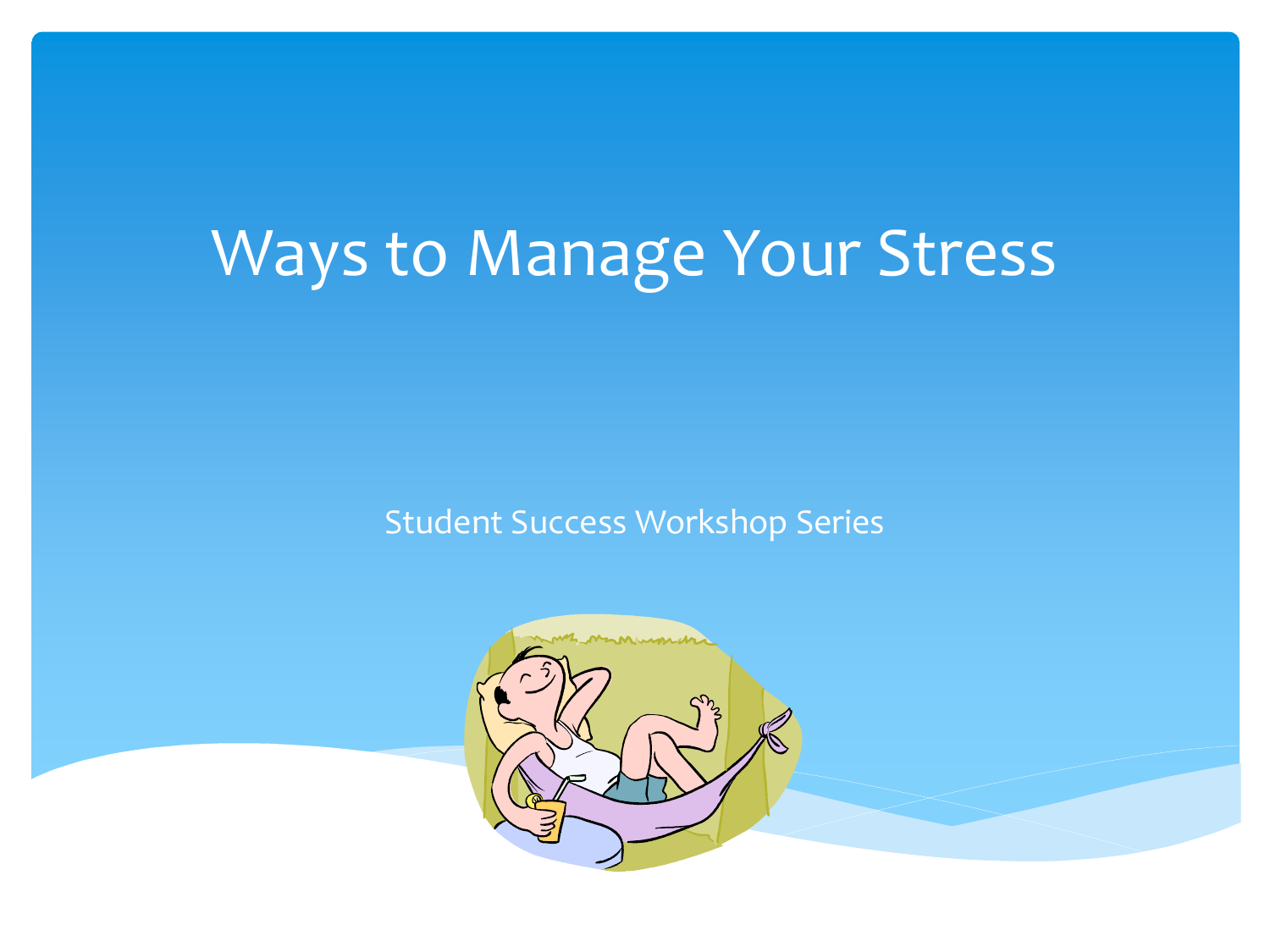### **What is Stress?**

- \* Stress is the way we react or respond physically, mentally, and/or emotionally to any new, threatening, or exciting situation.
- \* The stress we experience is rooted in the "fight or flight" response, which is the physical changes we undergo to prepare us to respond to an exciting or dangerous situation.

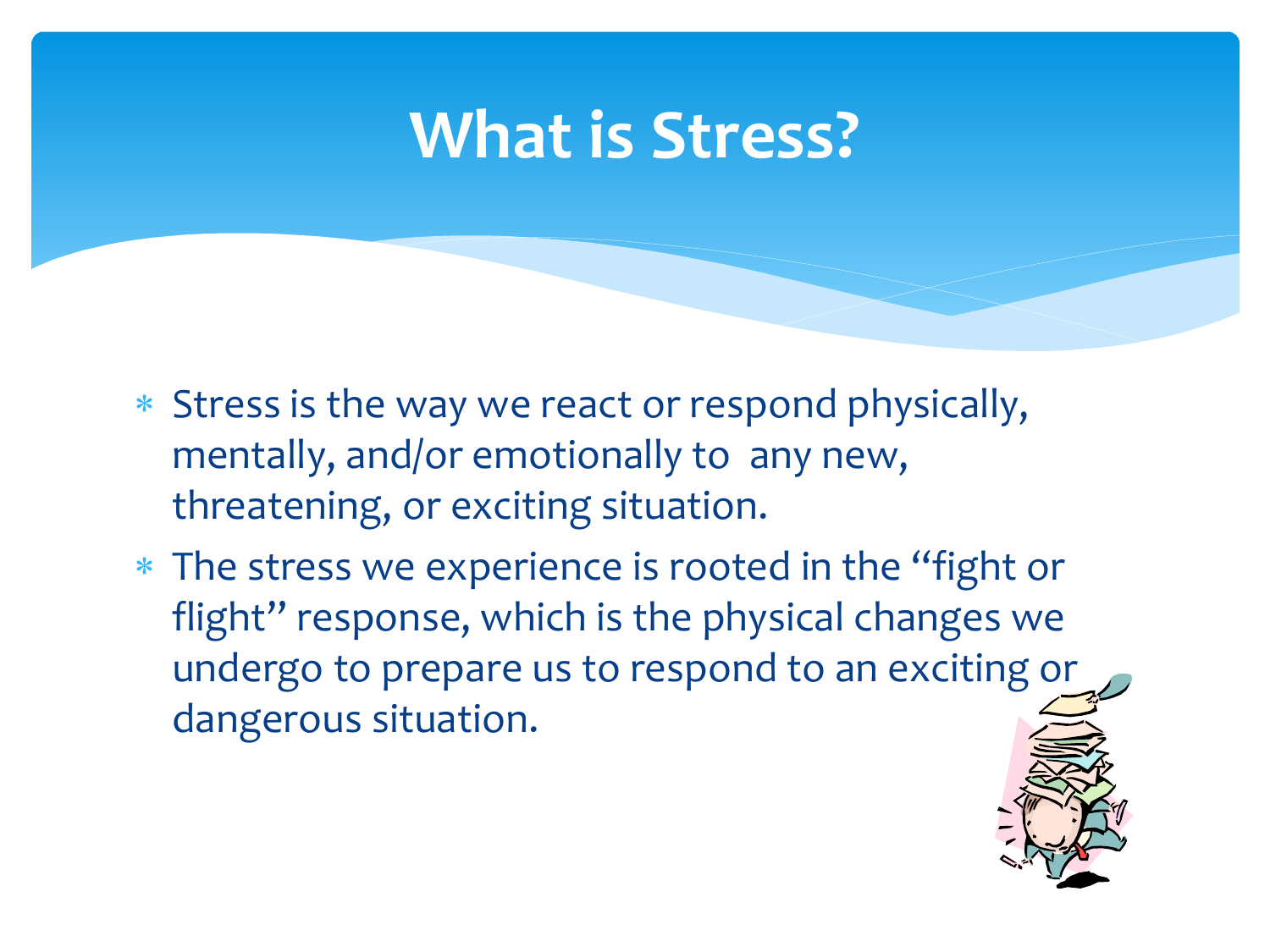# **Common Causes of Stress for College Students**

- Perceived obstacles to goal achievement
- Life challenges
- Periods of significant transition

Ongoing everyday chronic stressors for college students can be grouped into the following categories:

- \* School
- Time
- Money
- Relationships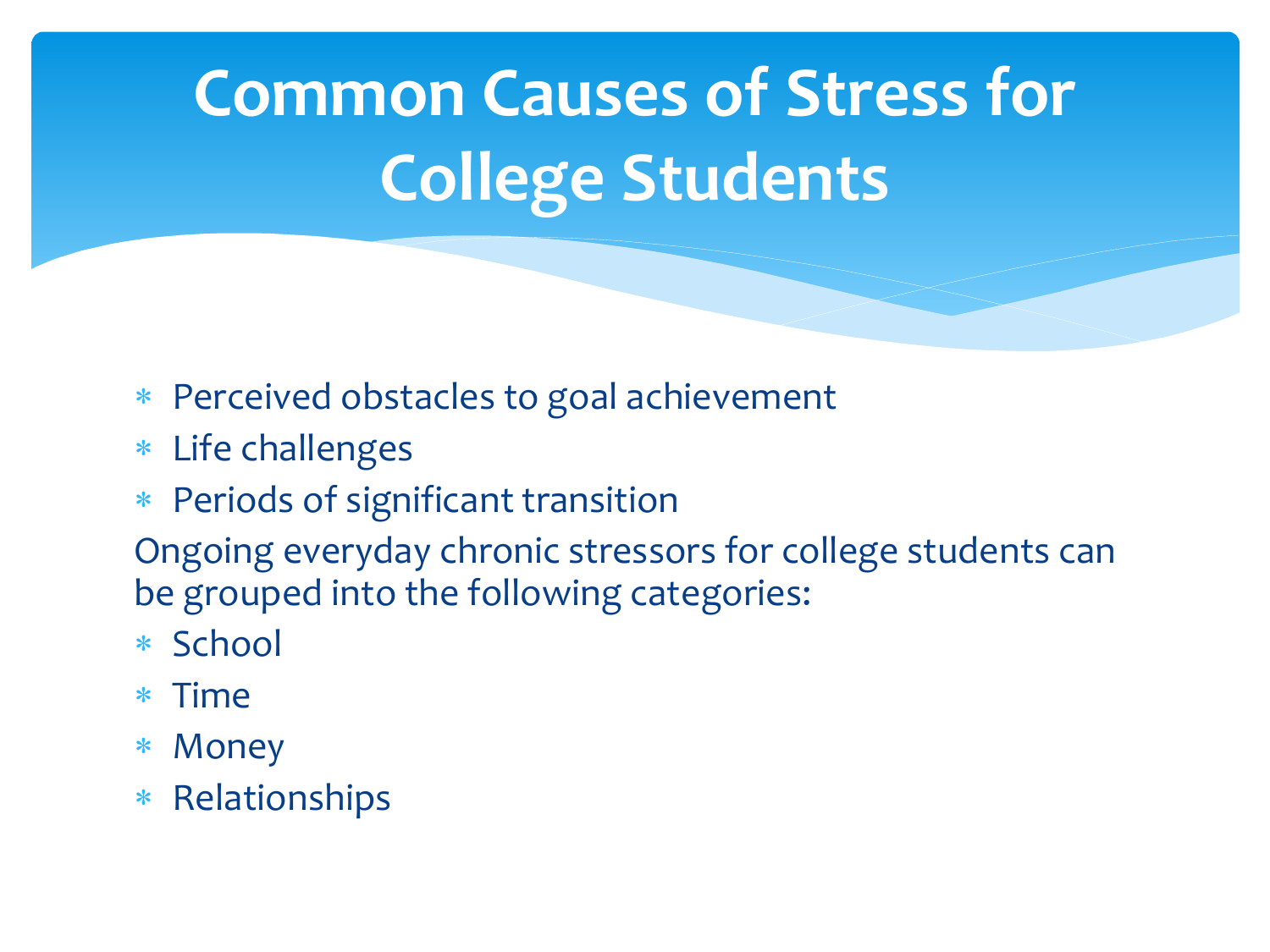### **Physiological Symptoms**

- More frequent headaches than normal for you
- Frequent muscle ache and/or tightness
- Changes in eating patterns or loss of appetite
- Changes in sleep patterns; taking longer to fall asleep; waking up tired and not well rested
- Recurring colds and minor illness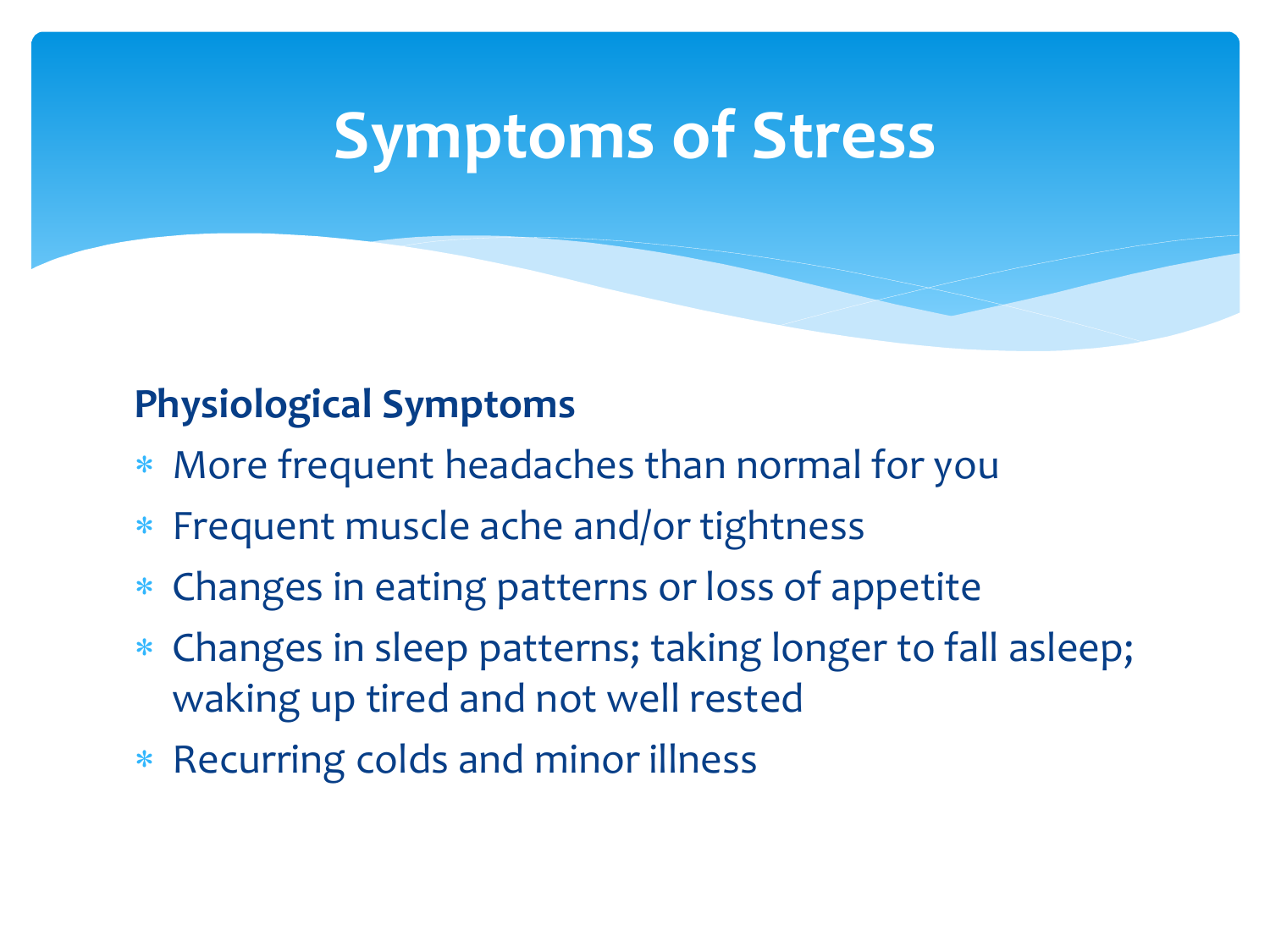### **Emotional Symptoms**

- Shorter temper than is normal
- Impatience
- Frustration
- Difficulty controlling emotions
- Low self esteem
- Depression

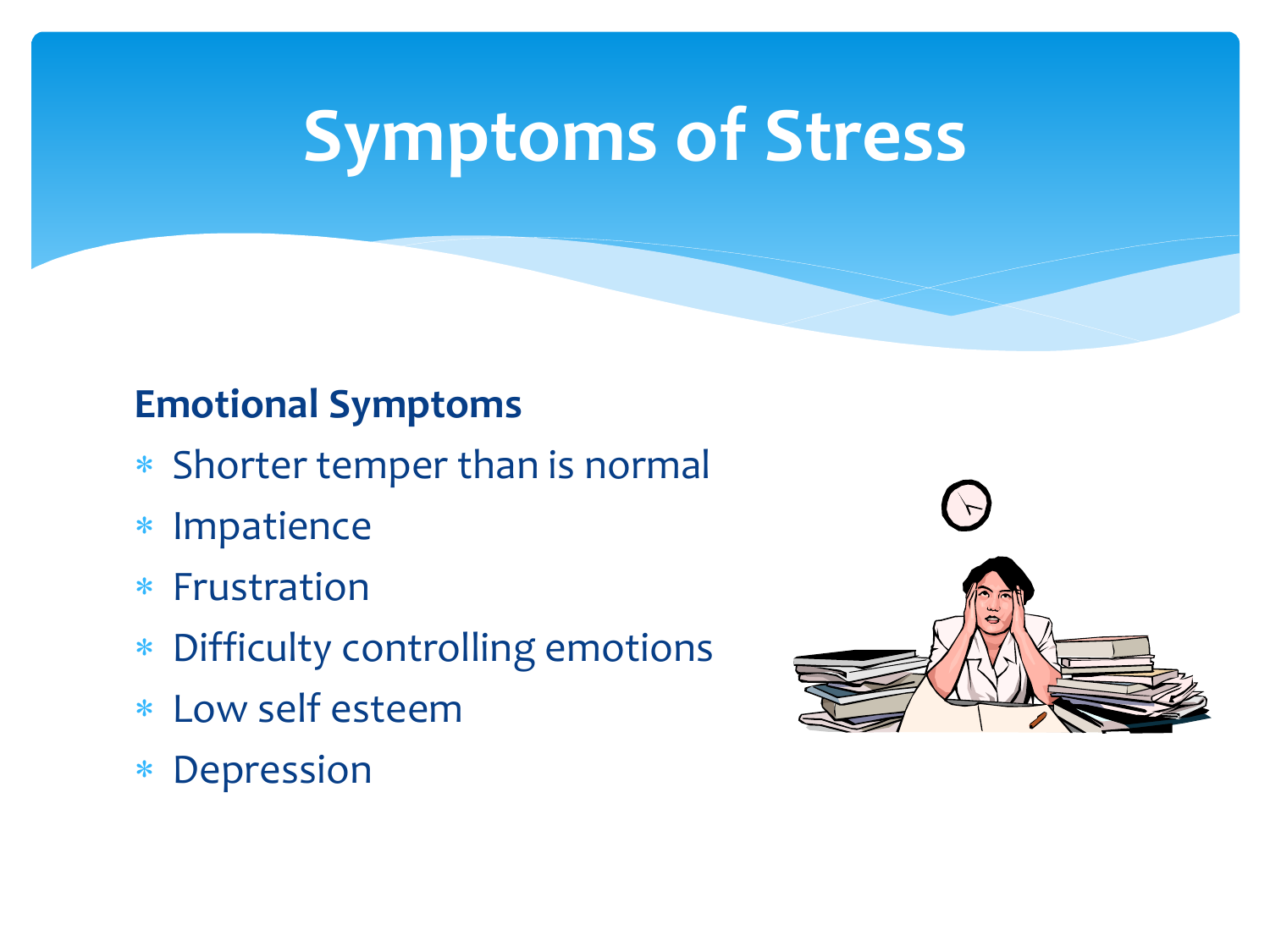### **Behavioral Symptoms**

- Difficulty relaxing
- Difficulty concentrating
- Difficulty in decision making
- More disorganized than normal
- Increased difficulty in task completion
- A greater sense of persistent time pressure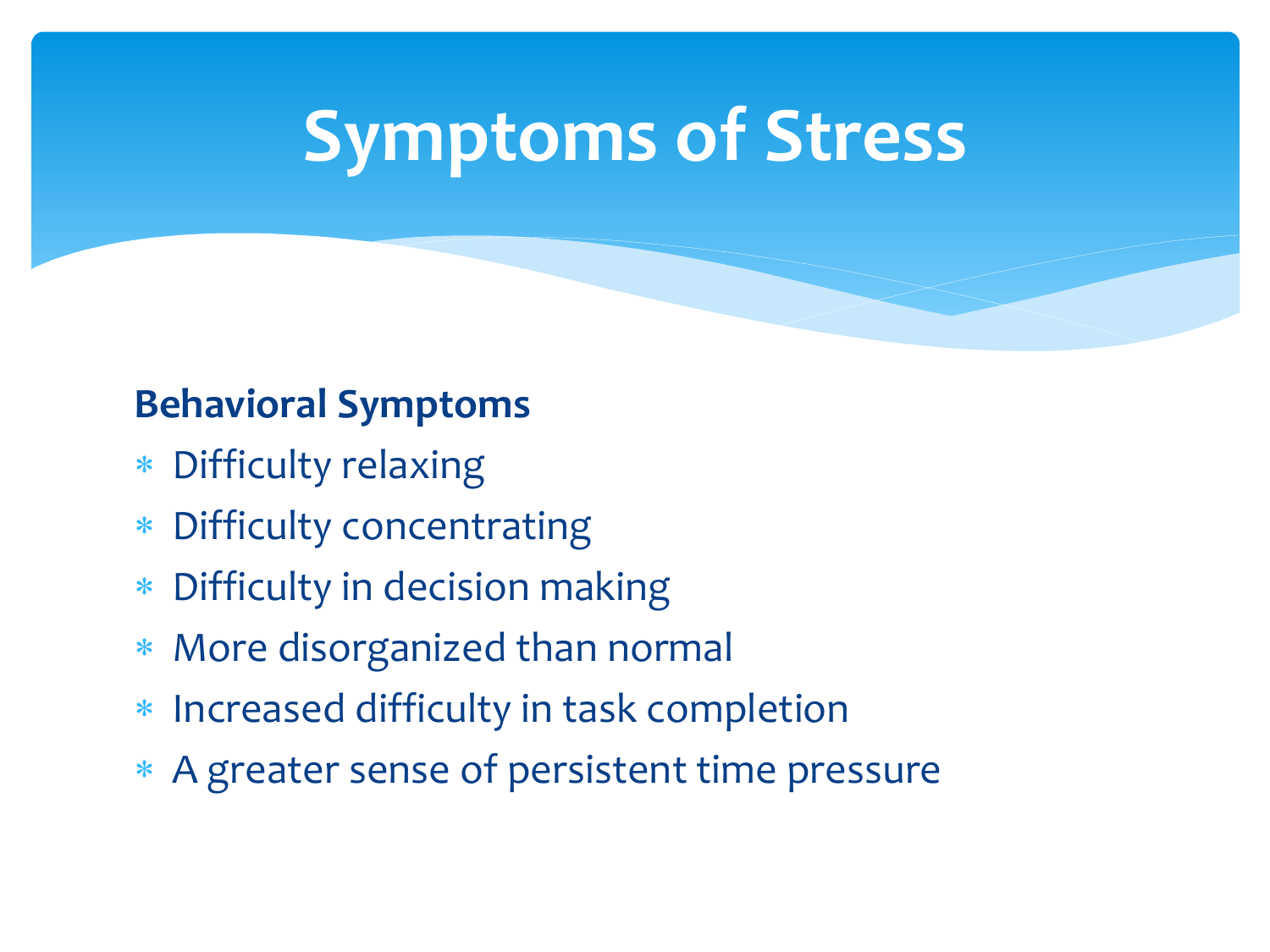### **Relationship Symptoms**

- \* Intense family blow-ups
- Communication breakdowns
- Parent-child conflicts

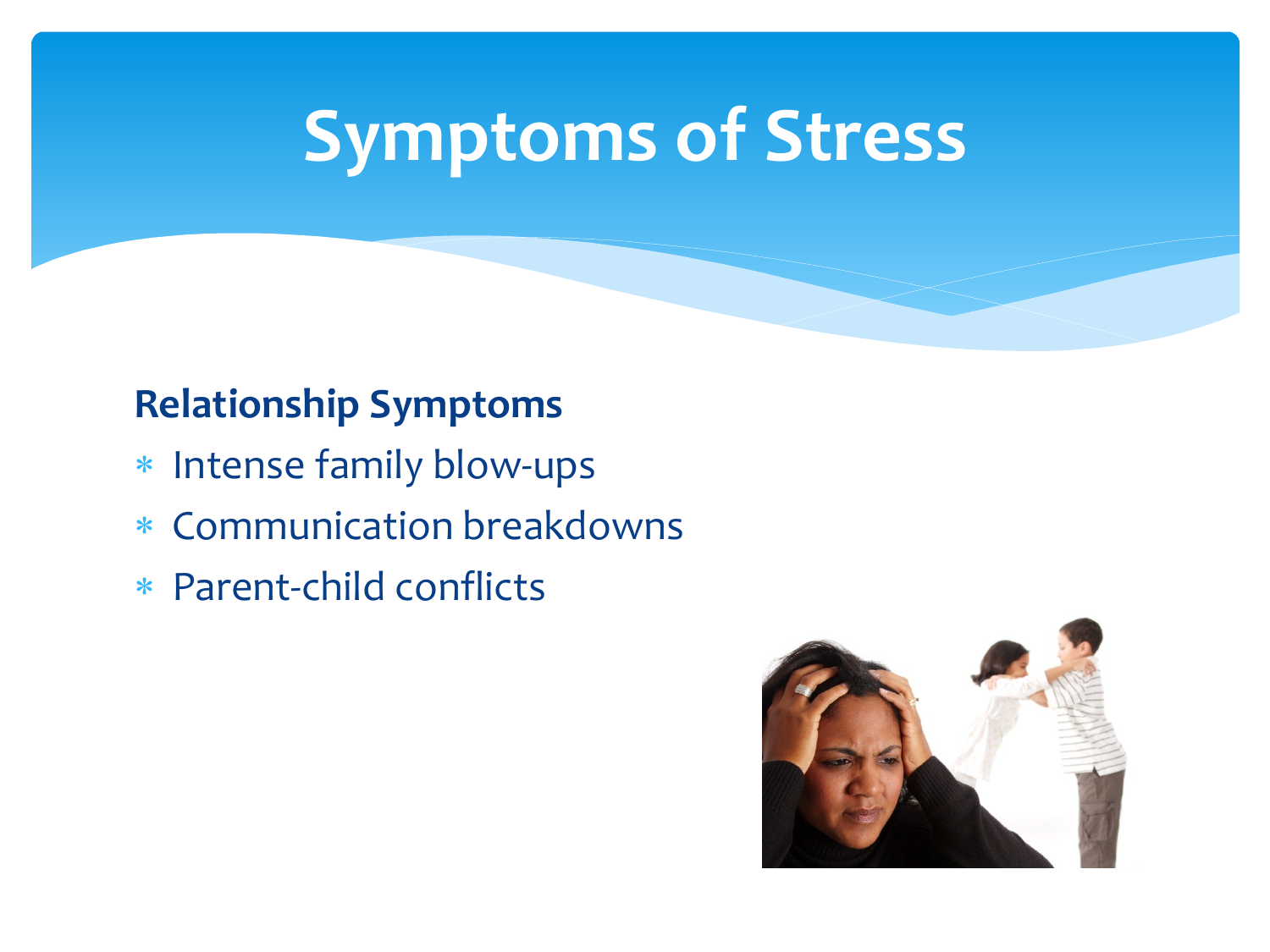### **The Good and the Bad of Stress**

- While not all types stress affects academic performance negatively, stress-related behaviors and conditions, such as sleep difficulties, anxiety and depression can be factors
- Some students struggle more with stress. These students experience feelings of distress such as feeling so depressed it is difficult to function, and seriously considering and/or attempting suicide. These feelings are not common and are an indication that the student is in need of assistance from family, friends, and professional staff.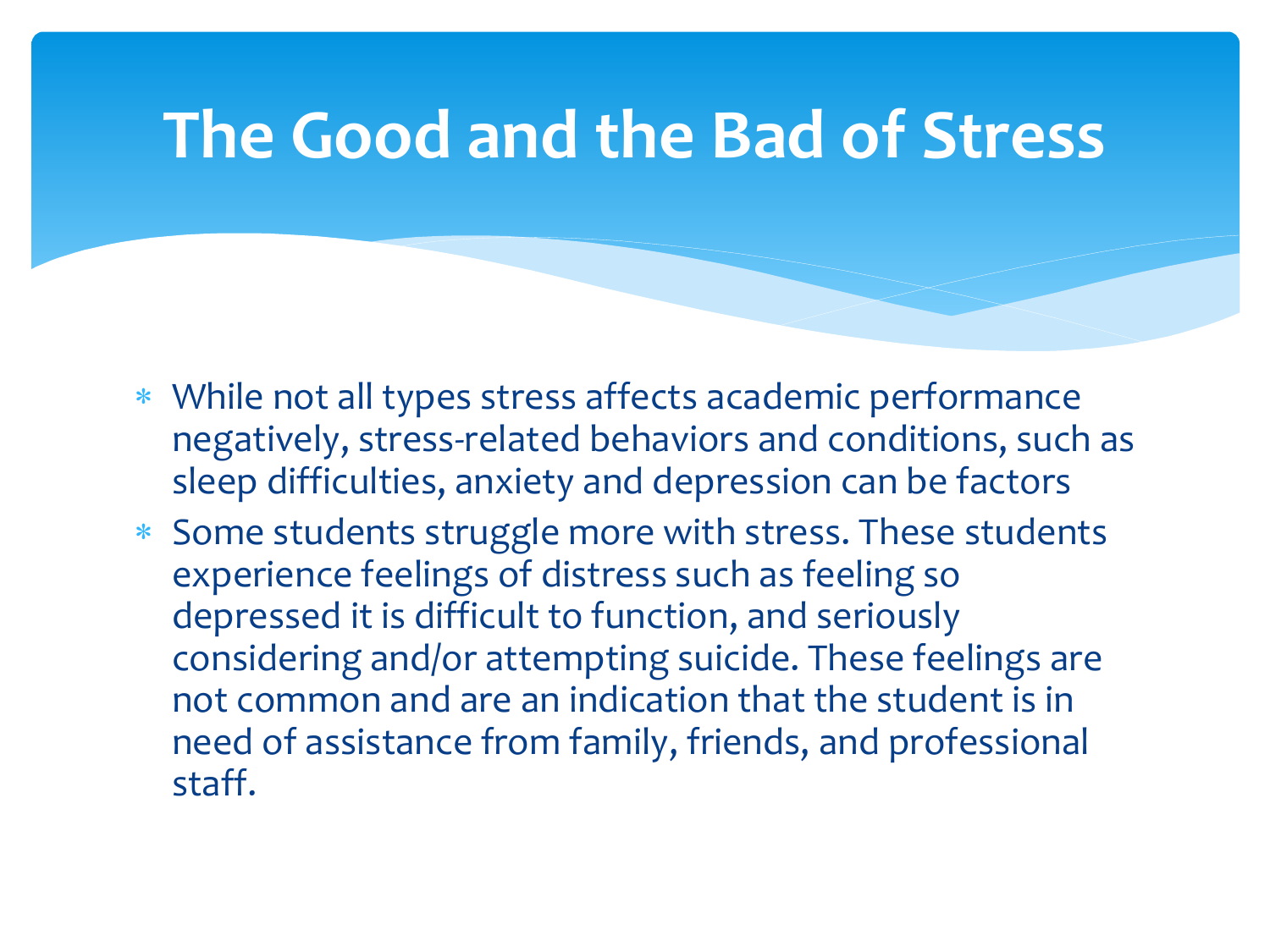## **The Good and the Bad of Stress**

- Stress is not always bad and can be motivating and energizing. In some instances, stress can be helpful because it gives you extra energy that you need to help meet physical challenges, solve problems, and reach goals.
- Stress about school can motivate students to study to achieve the grades they desire. Being strapped for money can motivate students to work harder to get a promotion or a better paying job. Relationship conflicts or stress in a relationship can motivate students to build communication skills. Having a busy schedule can motivate students to prioritize and clear up their calendar for important activities.
- But on the other hand, too much stress is negative. Stress can be harmful when it continues for long periods of time without relief.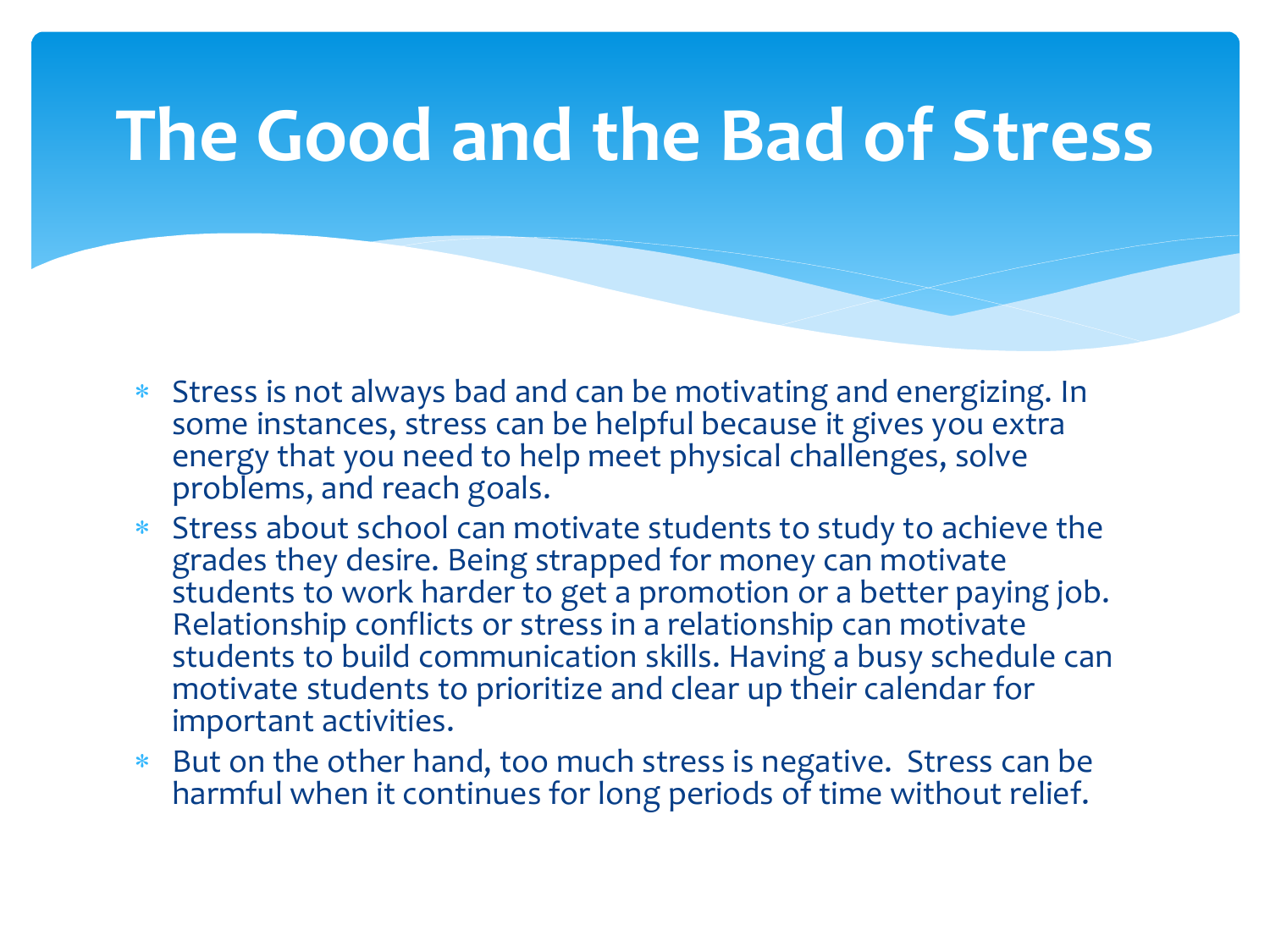#### **1. Develop a Balanced Lifestyle**

- Add a physical workout to your schedule at least every other day. One does not need to be gifted athletically to accomplish this. You can jog, power walk, use a stepper, rowing or biking machines, swim or any other form of exercise. Do not see this as 'recreational time' that can be blown off. Physical activity is a great way to insure that life's minor stresses do not build.
- Set both long term (this semester or this year) and short term (this day or this week) goals. Write them down. Make them part of your time management schedule.
- Manage your time. Develop a schedule that provides for academic, social, and physical time. After you create your schedule, don't forget to follow it!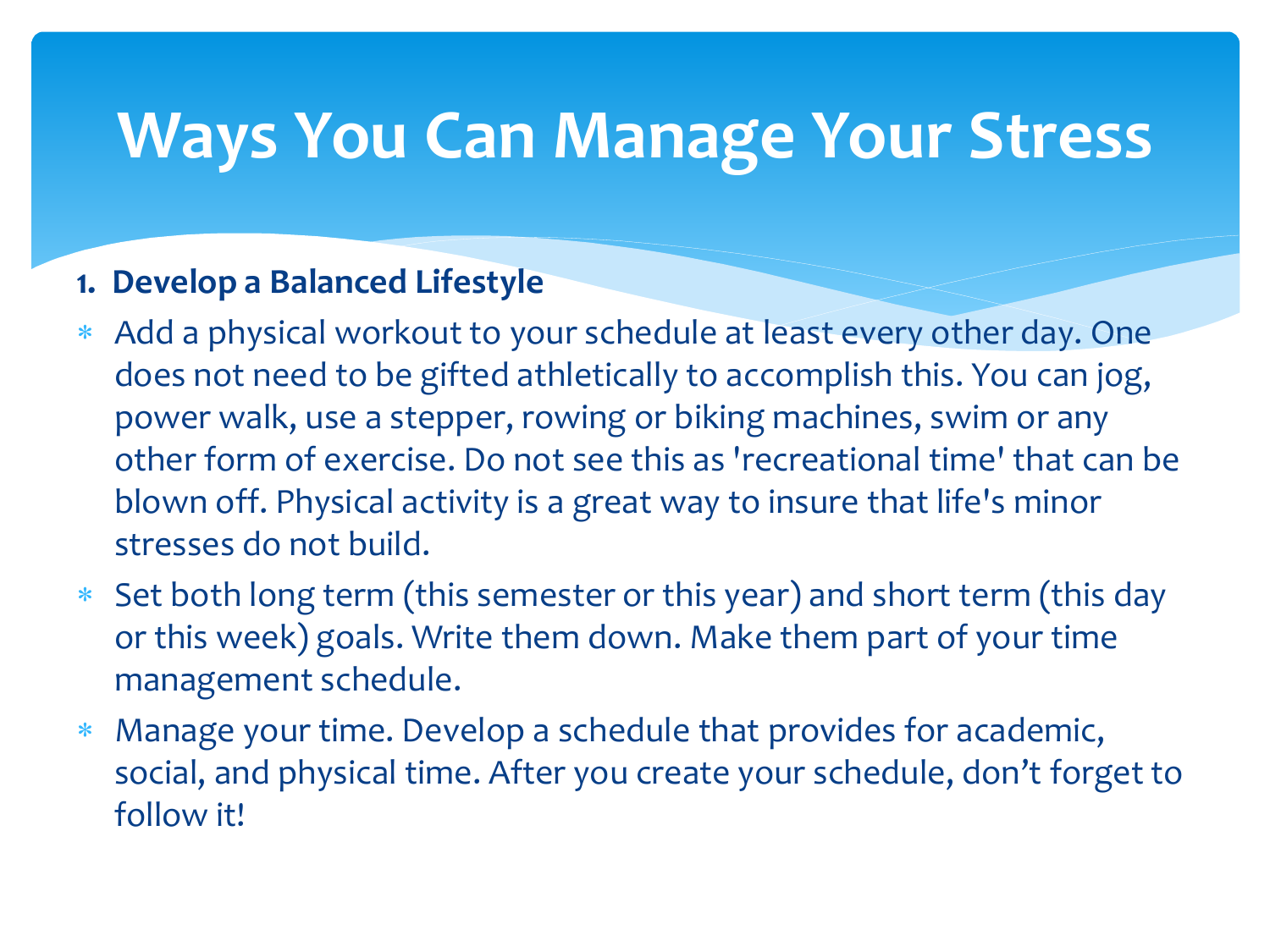- **2. Gain Perspective by Discussing Problems**
- Talking to a person who you trust be they a friend, roommate, family member, professor, significant other, or co-worker about issues of concern is helpful.

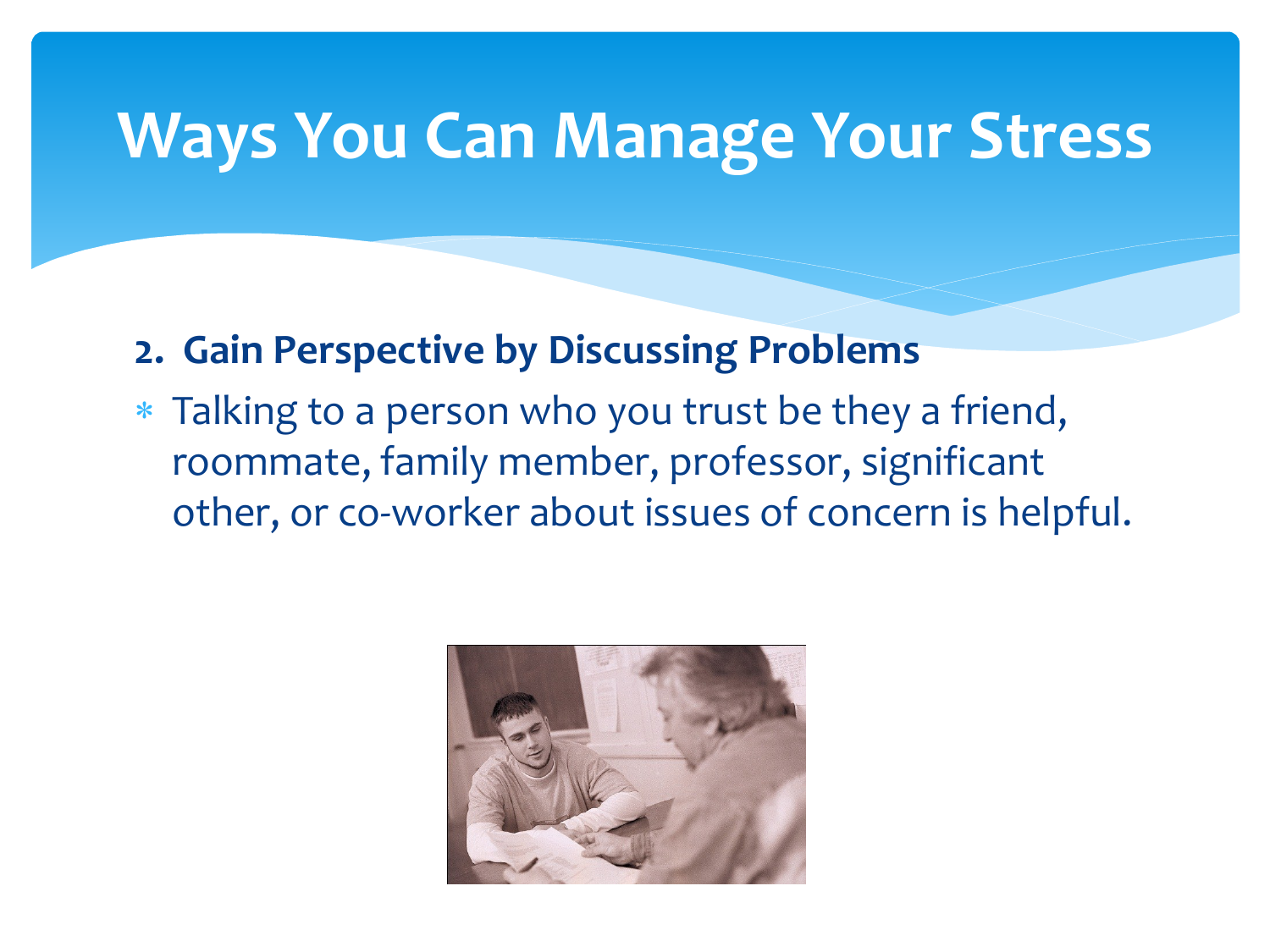#### **3. Choose New Behaviors**

- Each day find twenty minutes of 'alone time' to relax. Take a walk, write in a journal, or meditate.
- Don't sweat the small stuff...always ask yourself if the issue at hand is worth getting upset about. If it isn't affecting your goal achievement, it may not be worth fretting over.
- Adhere to proper money management by following a budget. This is a great way to reduce financial stress!
- Remember that you do not have to do everything yourself all of time. Delegate tasks or enlist the help of others!
- Learn to say "no" by understanding your boundaries. Do not feel guilty about saying no to someone.
- Sometimes it is your negative thoughts or worries that create tension. Practice thinking positive thinking instead of putting yourself down.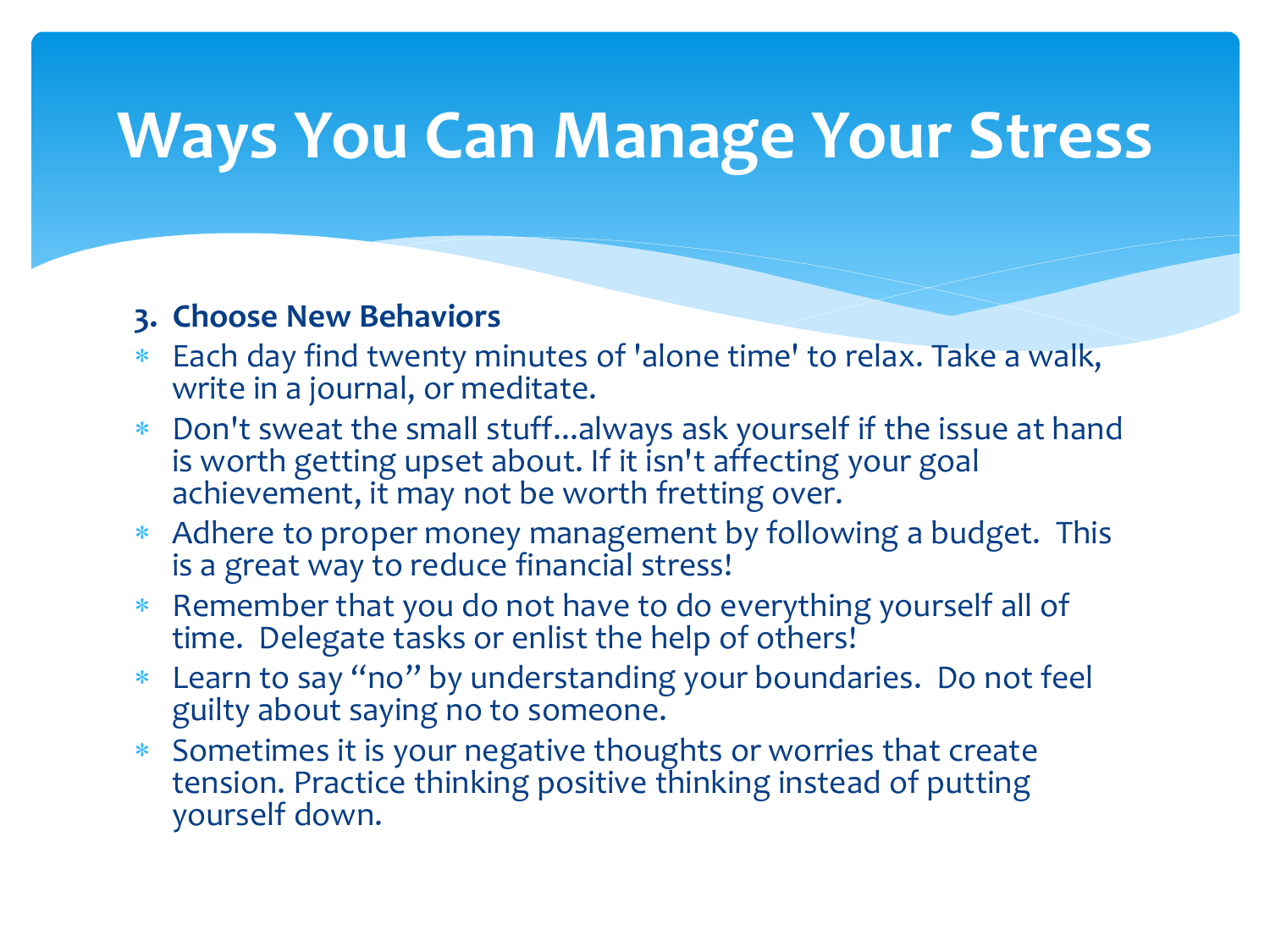#### **4. Make Studying Less Stressful**

- Studying demands all of your attention. Choose a place that's free of noise and other distractions.
- Learn to manage your study time by creating a study schedule. Each week, plan to study the same subject at the same time.
- After each hour of studying, take a break. Breaks can also serve as a reward for finishing part of your work.
- Try to do well in your classes, but don't be discouraged if you don't. Discover what resources you can utilize to overcome your weaknesses (i.e. tutoring, study groups, discuss concerns with your instructor).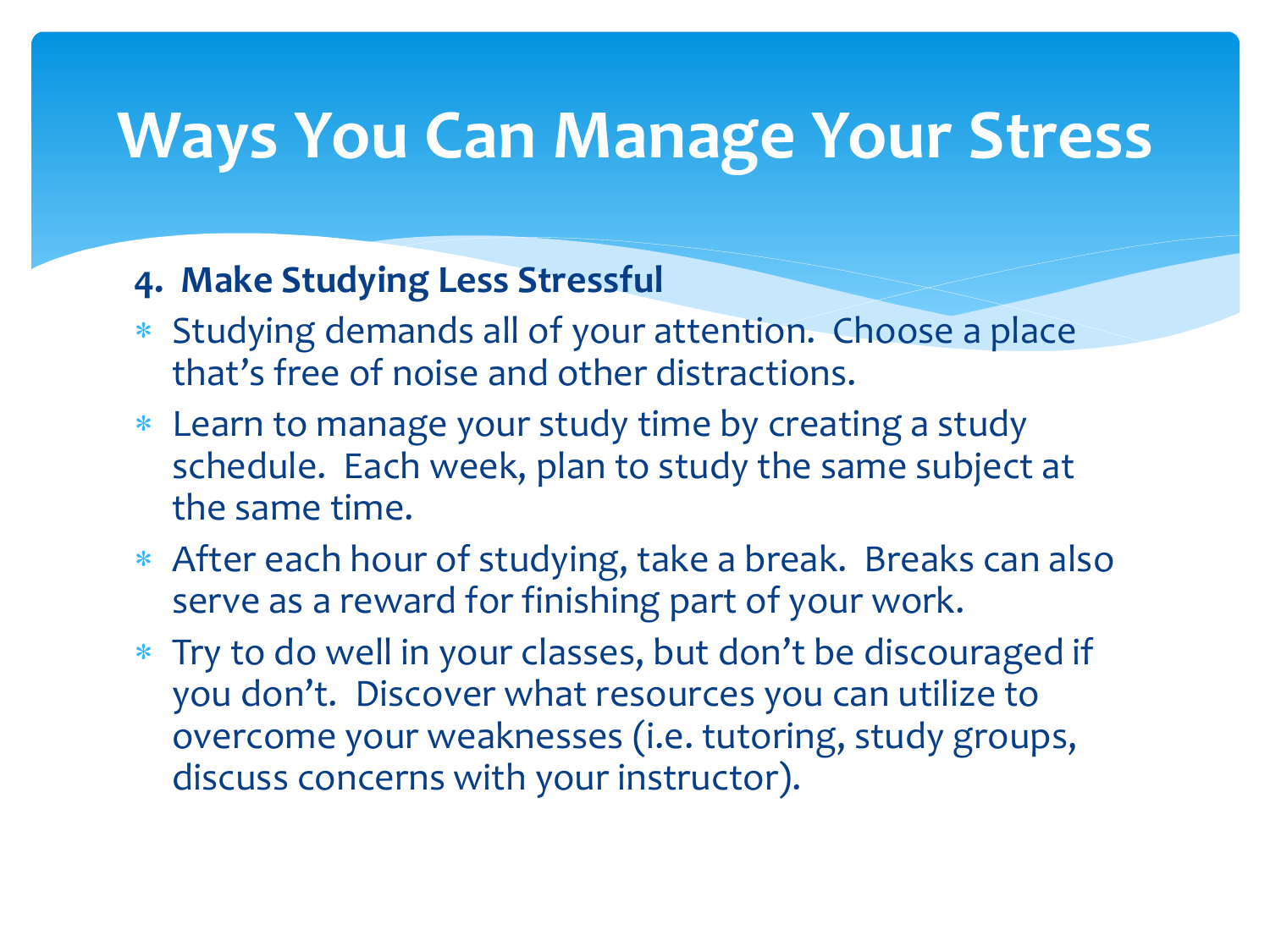#### **5. Practice Relaxation Techniques**

- Use meditation to consciously relax your body and focus your thoughts on one thing for a sustained period. This occupies your mind, diverting it from the problems that are causing you stress. It gives your body time to relax and recuperate, and to clear away stress hormones that may have built up.
- Use music or relaxations tapes in order to reduce stress. This approach takes no effort on your behalf. This may be very welcome at the end of a long, hard day's work!
- Use Progressive Muscular Relaxation (PMR). The idea behind PMR is that you tense up a group of muscles so that they are as tightly contracted as possible. Hold them in a state of extreme tension for a few seconds. Then, relax the muscles to their previous state. Finally, consciously relax the muscles even further so that you are as relaxed as possible.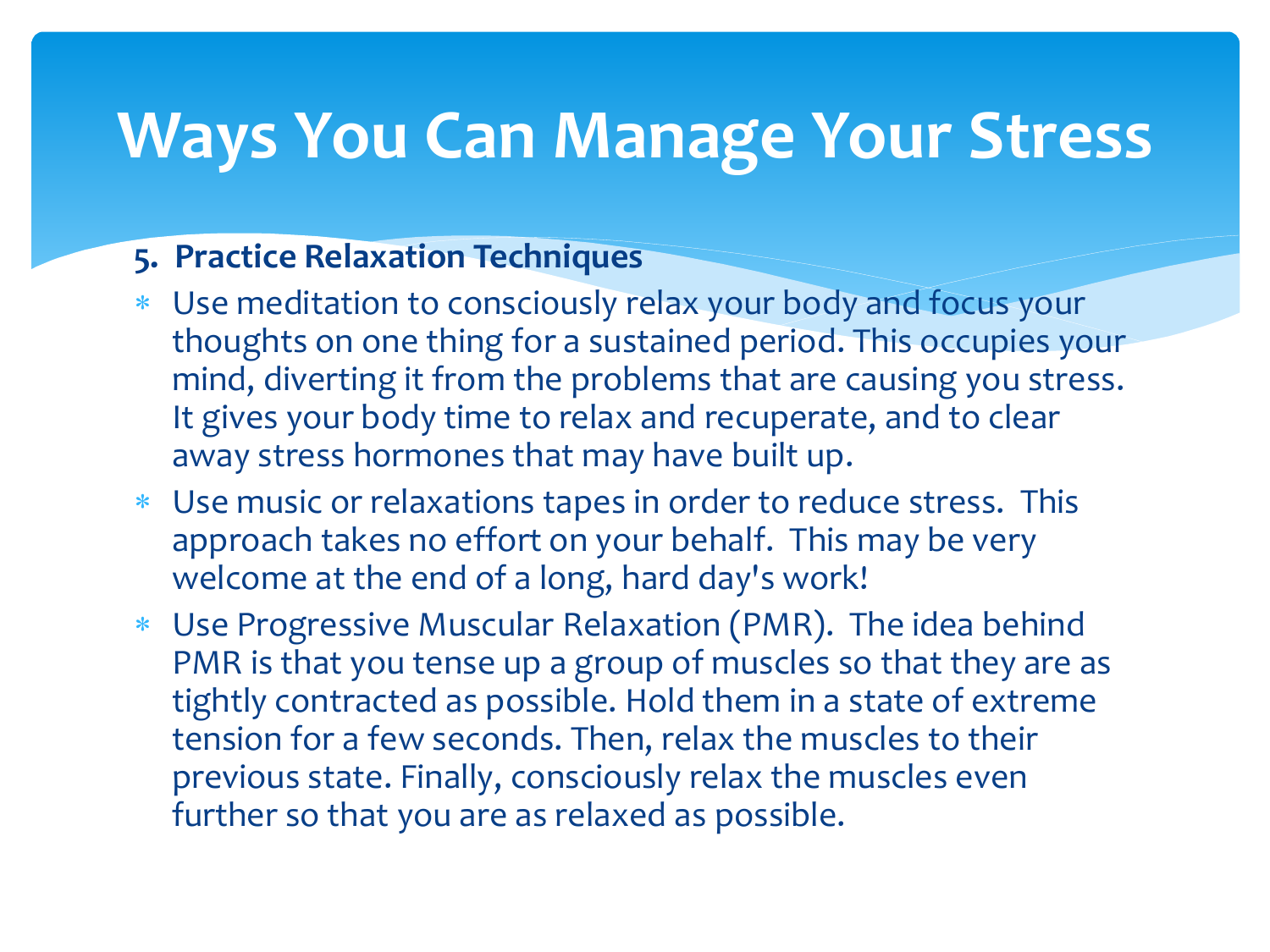### **6. Clarify Your Values and Develop a Sense of Life Meaning**

 People sometimes wind up making choices and living life styles that really don't fit them. A student may be studying accounting when he or she really wants to be an artist, or he or she may have a wide circle of friends, but not really have the kind of intimate relationships that feel fulfilling. Clarifying your values and deciding what you really want out of your life, can help you feel better about yourself and have that sense of satisfaction and centeredness that helps you deal with the stresses of life.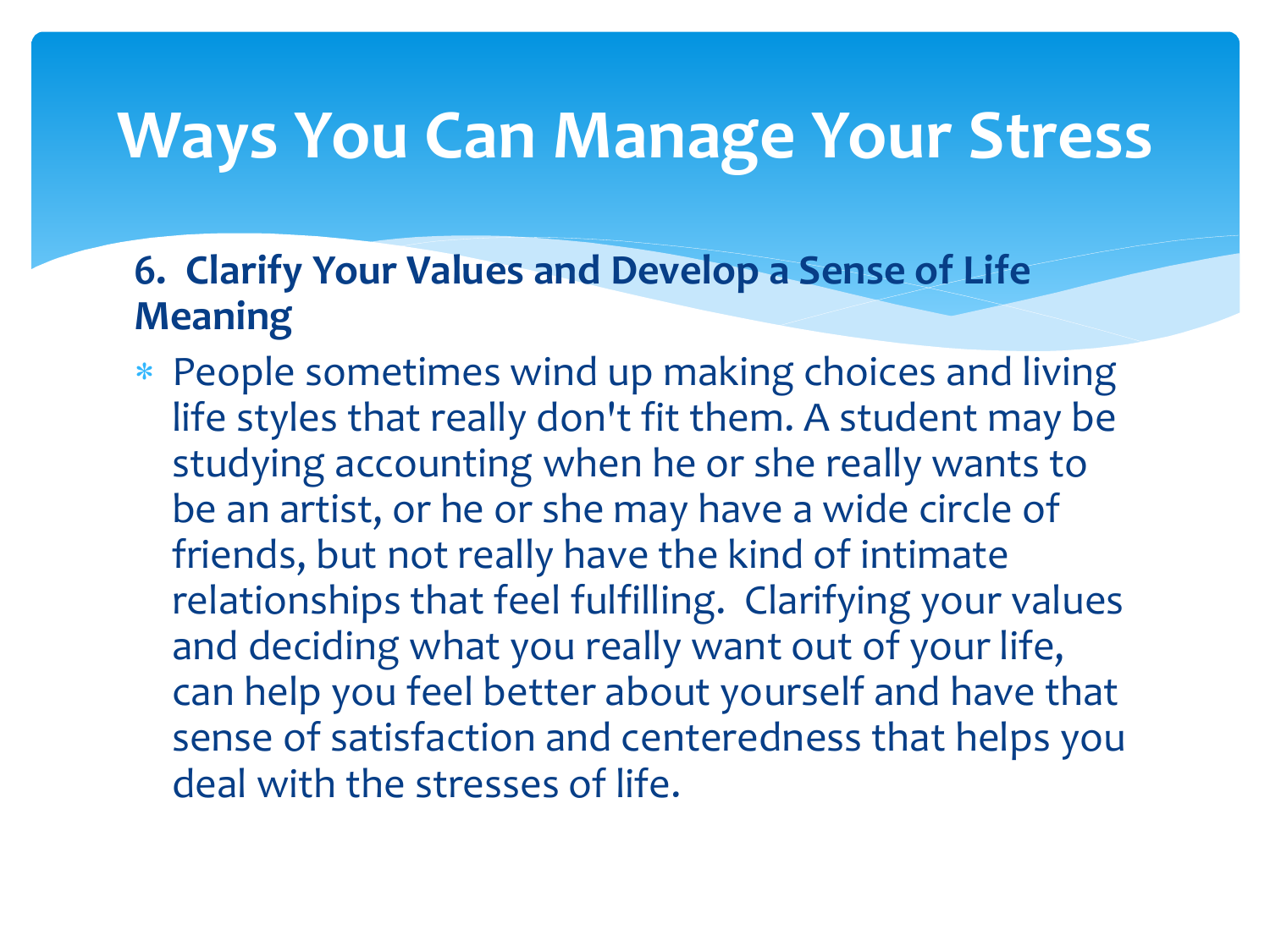### **More ways to manage stress**

- Become aware of what causes your stress and how you react to stress.
- Reinforce positive self-statements by focusing on your good qualities and accomplishments.
- Avoid unnecessary competition.
- \* Recognize and accept your limits. Remember that everyone is unique and different.
- Learn to use your time wisely to plan ahead, avoid procrastination, meet your deadlines, and stick to your schedule.
- Set realistic goals and priorities.
- Develop your skills: communication skills, study and writing skills, test taking skills can all assist in lowering stress levels.